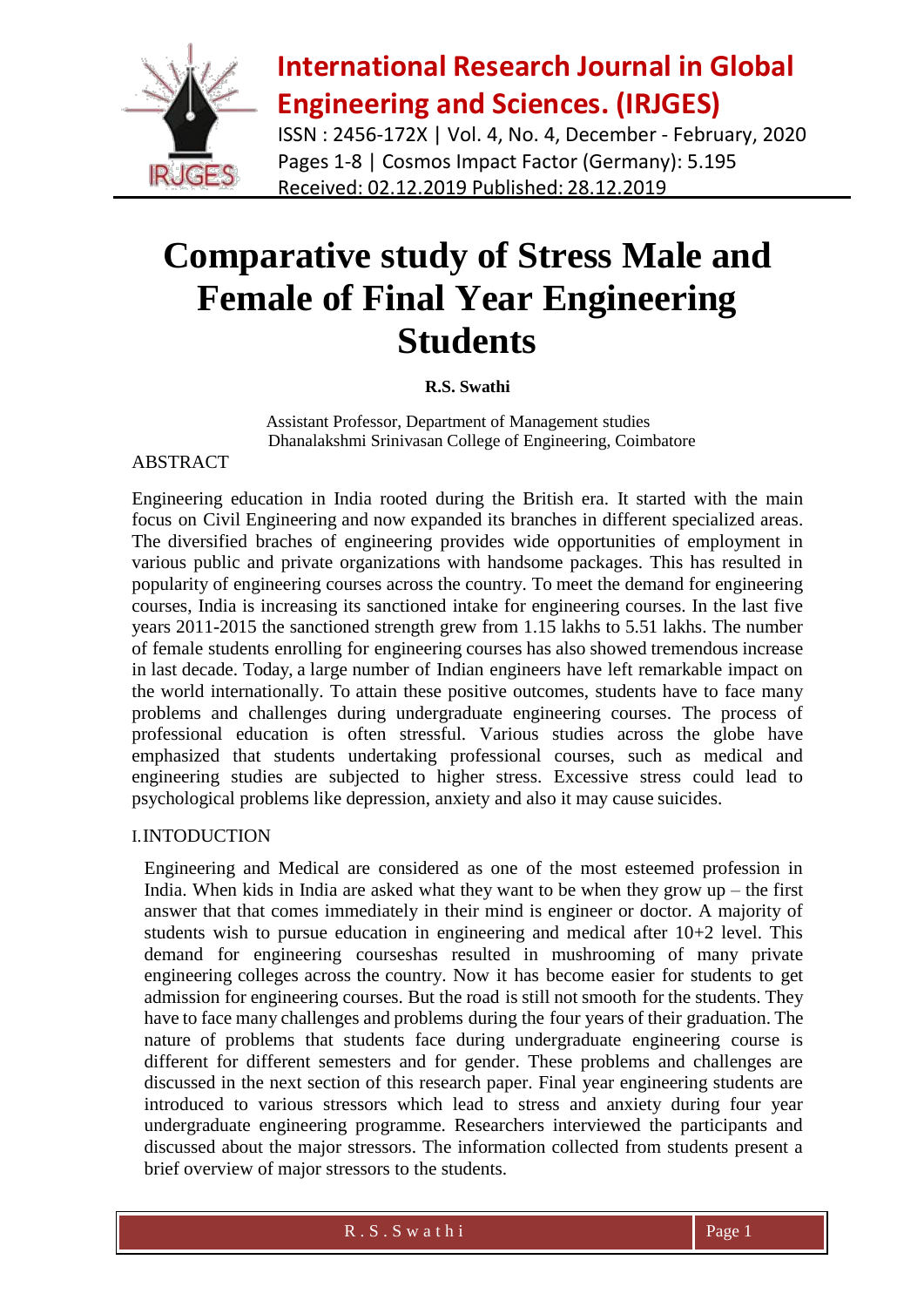

ISSN : 2456-172X | Vol. 4, No. 4, December - February, 2020 Pages 1-8 | Cosmos Impact Factor (Germany): 5.195 Received: 02.12.2019 Published: 28.12.2019

### STRESSORS TO FINAL YEAR ENGINEERING STUDENTS

During the three years of studies, students accommodate themselves to the new environment, make new friends, get used to for examinations and other home works, understand the subjects, and prepare themselves for self study. When student enroll for final years, he is introduced with new stressors. After completing his graduation, students have to struggle to make their career in the field they have chosen four years back.

The first challenge for the students is to get good campus placement. Students have to train themselves well for the job market. This requires many additional certificates which make the resume more attractive and convincing for the employers, enhance communication skills, an up-to-date knowledge about new technology, the basic knowledge of the subject learned during four year engineering programme and get in touch with recruiters by various means. Here students face fewer burdens of studies but more burdens of mini and mega projects that they have to submit in final year. Preparing for various entrance examinations to get admission in good universities for higher studies and placements in public and private organizations is an additional academic burden on students during the finalyear.

This is the time when students are involved in close friendship, personal or romantic relationships. There is always fear of separating from partner and losing a relationship. In addition to these, expectations from parents, responsibilities towards family also create stress and anxiety among final year students

### STRESSORS TO FEMALE ENGINEERING STUDENTS

These stressors discussed above are common to both male and female students. But still female students encounters with some additional problems. Even though the number of female students appearing for engineering has increased since last decade, but still male dominance has not changed. Female students are aware that they are entering is a filed which is classically dominated by males. This creates emotional problems which affects female engineers. The gender bias is even severe in Mechanical and Civil Engineering fields, where more than 90% of the class population is dominated by male. Most of the professors are male and the delivery of material is tailored towards men. The minority in most classes' makes women feel like that they need to prove themselves to their professors, male counterparts and industry leaders. Also, there is a lack of female companionship and there are high levels of competitiveness within the women in classes,which contributes to feelings of isolation and loneliness.

By studying these stressors it can be concluded that stress is an inevitable part of engineering student's life. Male or female, first year or final year students, everyone reports lesser or higher degree of stress and anxiety. However, the major focus of the present paper is to help these students to formulate proper coping strategy.

Stress is a part and parcel of everyone's life. However, the term "stress" is interpreted negatively by most of the people. For those people who interpret stress negatively, stress is something that is negative and unpleasant. Without proper knowledge about their stress level, people use stress and anxiety interchangeably. For adapting proper stress management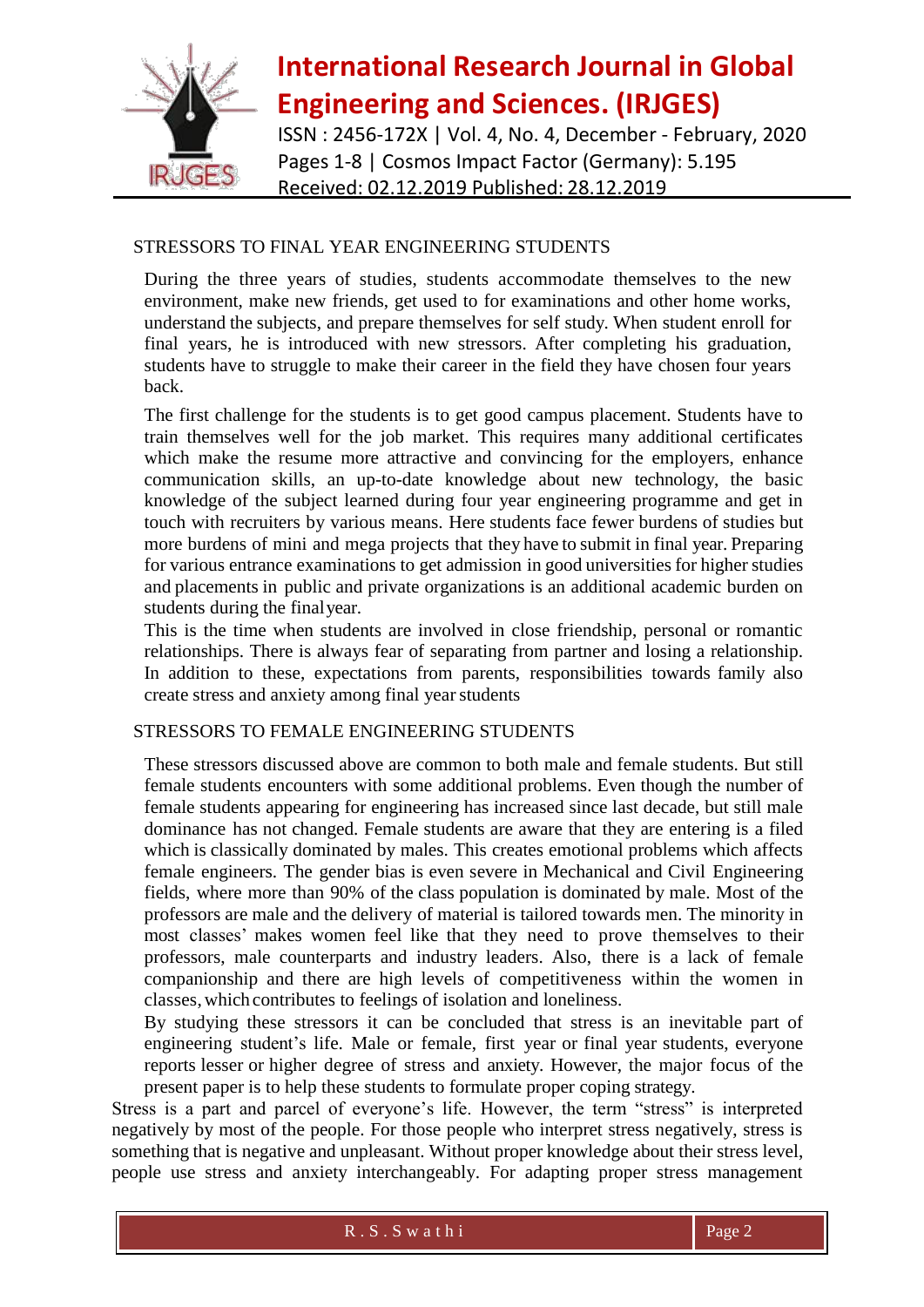

ISSN : 2456-172X | Vol. 4, No. 4, December - February, 2020 Pages 1-8 | Cosmos Impact Factor (Germany): 5.195 Received: 02.12.2019 Published: 28.12.2019

strategies, it becomes extremely important to understand one's level of stress and anxiety. In the present study an attempt has made to examine the stress and anxiety level of students. This will be a primary step for formulating proper counseling and stress management strategy.

### II. METHODOLOGY

### OBJECTIVES OF THE

### STUDY:

1. To assess the proportion of students with Depression, Anxiety and Stress in their final

years of Engineering.

2. To find out the impact of Depression, Anxiety and Stress in their life and to help them

to overcome it.

#### PARTICIPANTS

The current study was conducted at a private engineering college. The sample consisted of 200 undergraduate engineering students. These students are selected randomly and studying in various private engineering institutions in first year and final year at different branches of engineering. The age of the students ranges between 18-23 years. These students belong to different socio-economical background. The details of the sample are presented in table 1. Table 1: Description of sample size

| <b>Education Level</b> | <b>Gender</b> |    | <b>Total</b> |  |
|------------------------|---------------|----|--------------|--|
|                        | Male          | 42 |              |  |
| <b>First Year</b>      | Female        | 58 | 100          |  |
|                        | Male          | 65 |              |  |
| Final Year             | Female        | 35 | 100          |  |

After obtaining the scores of each of the subject on stress and anxiety, the data was analyzed using SPSS 20 (Statistical Package for the Social Sciences). Two Way ANOVA was used to compare the means of the groups of students. The mean and standard deviation for stress scores are presented in table 2.

| Edu_level | Gender        | Mean | Std.<br>Deviation |        |  |
|-----------|---------------|------|-------------------|--------|--|
|           | $R.S.S$ wathi |      |                   | Page 3 |  |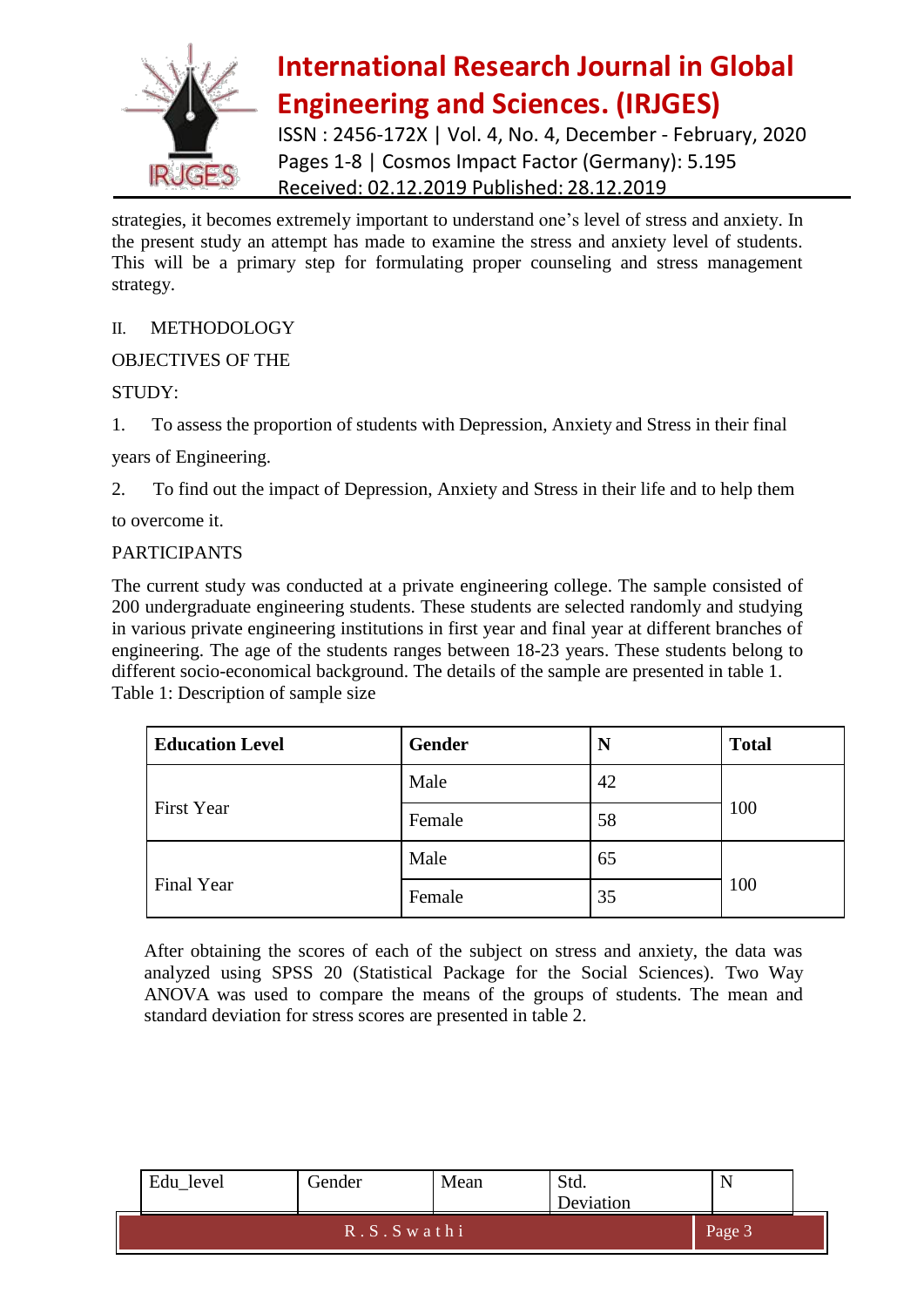

ISSN : 2456-172X | Vol. 4, No. 4, December - February, 2020 Pages 1-8 | Cosmos Impact Factor (Germany): 5.195 Received: 02.12.2019 Published: 28.12.2019

|            | Female | 5.3103 | 3.29916 | 58  |
|------------|--------|--------|---------|-----|
| First Yr   | Male   | 6.7143 | 3.96500 | 42  |
|            | Total  | 5.9000 | 3.64179 | 100 |
|            | Female | 4.9143 | 2.87352 | 35  |
| Final Year | Male   | 4.9077 | 3.63887 | 65  |
|            | Total  | 4.9100 | 3.37578 | 100 |
|            | Female | 5.1613 | 3.13567 | 93  |
| Total      | Male   | 5.6168 | 3.85503 | 107 |
|            | Total  | 5.4050 | 3.53745 | 200 |

Table 2: Mean and SD for stress scores

The results of the table shows that the first year students have obtained the mean score of 5.90 indicating their high stress score than the final year students who obtained the mean score of

4.91. For gender, the obtained mean scores are female ( $M = 5.1613$ ) and male ( $M = 5.6168$ ) shows that male students reported more stress than female students. To find whether there is any statistical significant difference in mean of stress level, a two way analysis of variance was applied. The results of Two Way ANOVA are discussed below

Table 3: Table showing results on Two Way ANOVA for stress scores

| Source    | Type III              | df | Mean   | $\mathbf F$ | Sig. |
|-----------|-----------------------|----|--------|-------------|------|
|           | Sum of                |    | Square |             |      |
|           | Squares               |    |        |             |      |
| Corrected | $97.021$ <sup>a</sup> |    | 32.340 | 2.649       | .050 |
| Model     |                       |    |        |             |      |

| Gender        |          | 22.970   |          | 22.970 |         | 1.881 | .172 |
|---------------|----------|----------|----------|--------|---------|-------|------|
| Edu_level $*$ |          |          |          |        |         |       |      |
| Gender        |          | 23.405   |          | 23.405 |         | 1.917 | .168 |
| Error         |          | 2393.174 | 196      | 12.210 |         |       |      |
| Total         |          | 8333.000 | 200      |        |         |       |      |
| Intercept     | 5614.533 |          | 5614.533 |        | 459.828 | .000  |      |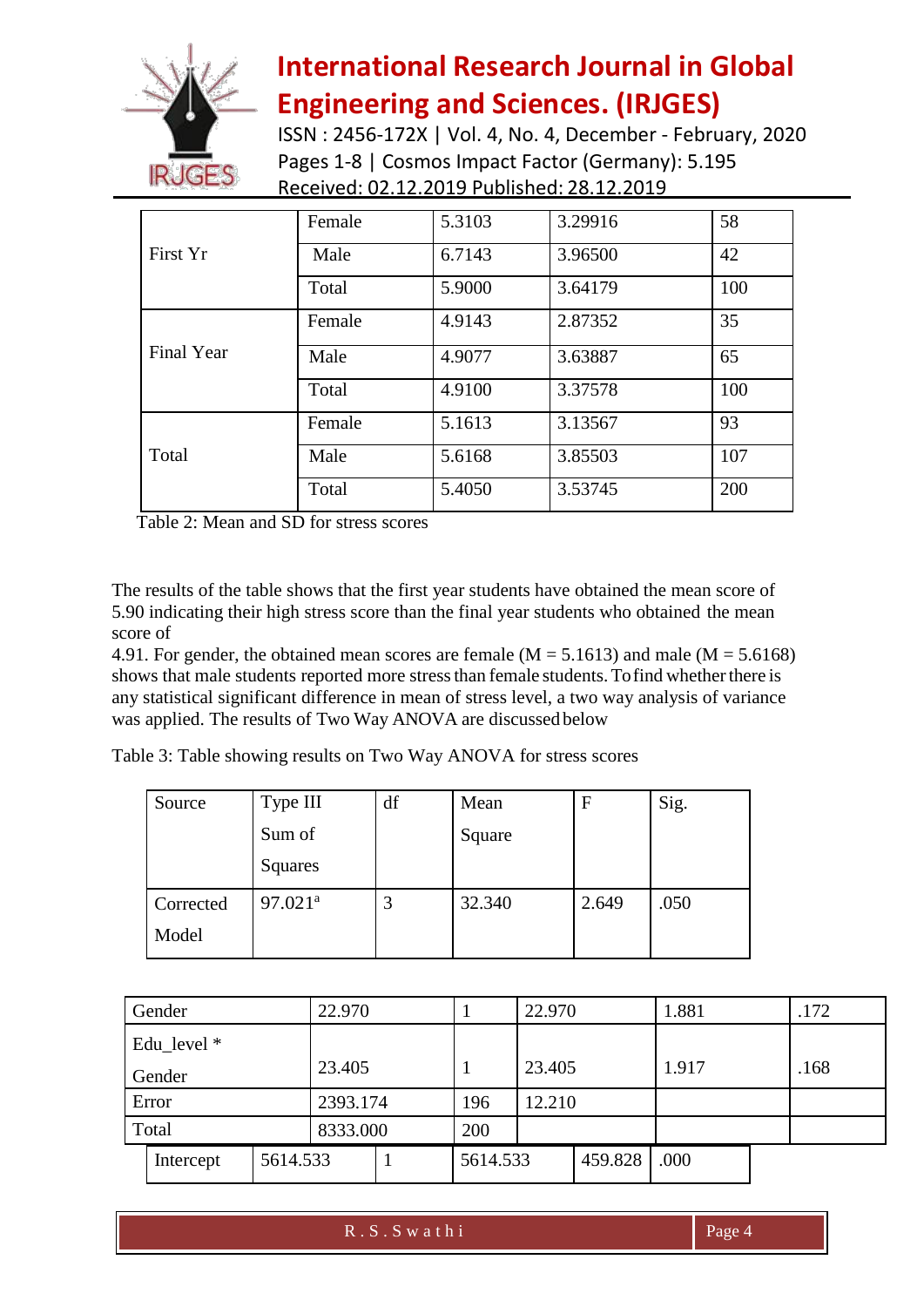

ISSN : 2456-172X | Vol. 4, No. 4, December - February, 2020 Pages 1-8 | Cosmos Impact Factor (Germany): 5.195 Received: 02.12.2019 Published: 28.12.2019

| Corrected     | 2490.195 | 199 |  |  |
|---------------|----------|-----|--|--|
| Total         |          |     |  |  |
| a. R Squared  |          |     |  |  |
|               |          |     |  |  |
| .039          |          |     |  |  |
| (Adjusted     |          |     |  |  |
| $R$ Squared = |          |     |  |  |
| .024)         |          |     |  |  |

The Two Way ANOVA showed no significant main effect of gender on stress level of students,  $F = 1.881$ ,  $p > .05$ . The main effect of education level was significant,  $F =$ 4.674, p < .05. Hence first year students experienced more stress than final year students. Also, the interaction between gender and education level was not significant, F  $= 1.917$ , p  $> .05$ . The effect of gender on stress was the same for each age group.

Table 4: Mean and SD for anxiety scores

| Edu_level | Gender | Mean   | Std.      | N   |
|-----------|--------|--------|-----------|-----|
|           |        |        | Deviation |     |
|           | Female | 6.9655 | 3.16209   | 58  |
| First Yr  | Male   | 7.2143 | 3.08842   | 42  |
|           | Total  | 7.0700 | 3.11806   | 100 |
|           | Female | 6.0857 | 3.14709   | 35  |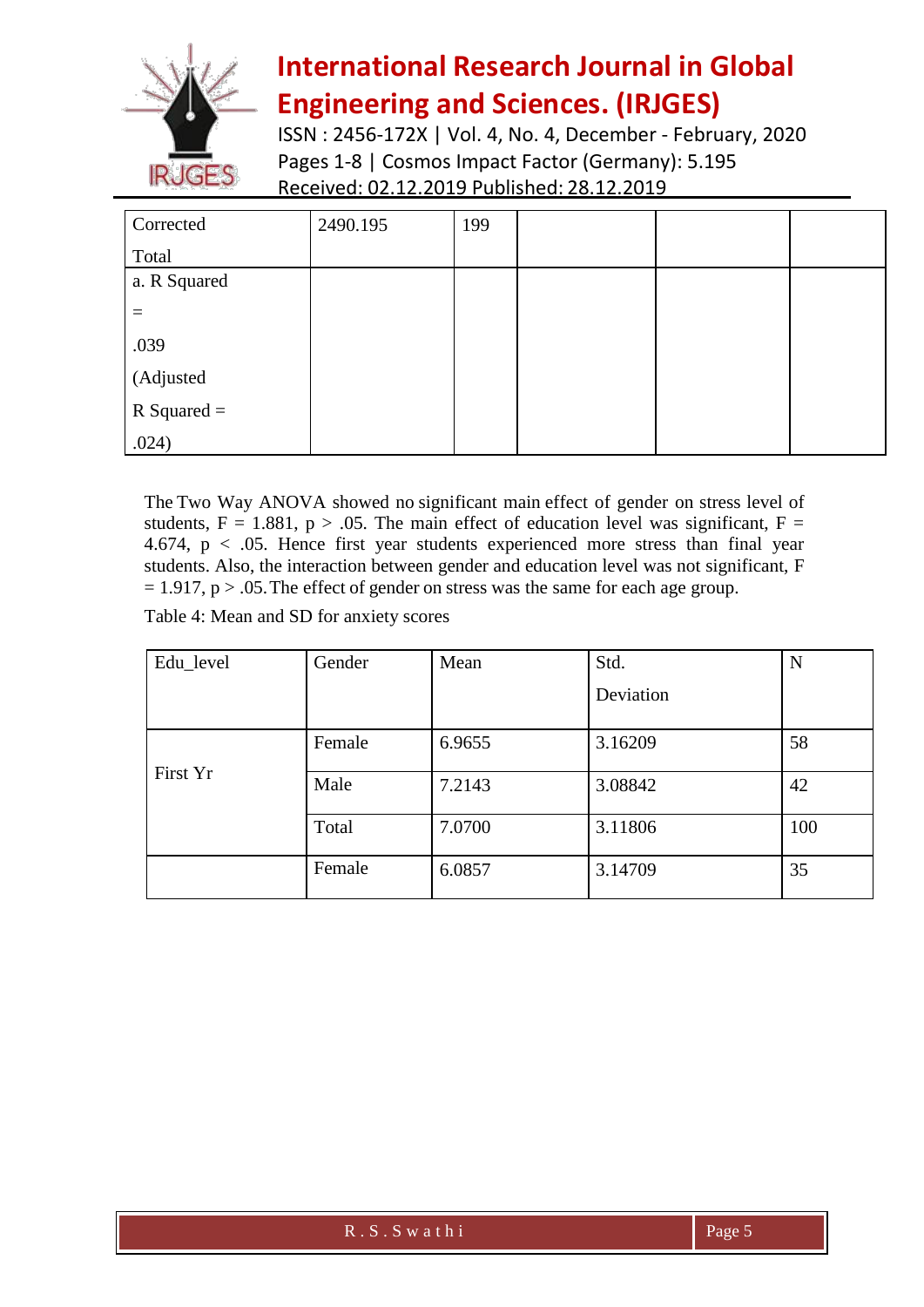

ISSN : 2456-172X | Vol. 4, No. 4, December - February, 2020 Pages 1-8 | Cosmos Impact Factor (Germany): 5.195 Received: 02.12.2019 Published: 28.12.2019

| Final Yr | Male   | 5.6000 | 3.18591 | 65  |
|----------|--------|--------|---------|-----|
|          | Total  | 5.7700 | 3.16501 | 100 |
|          | Female | 6.6344 | 3.16841 | 93  |
| Total    | Male   | 6.2336 | 3.23186 | 107 |
|          | Total  | 6.4200 | 3.20075 | 200 |

From table 4, first year students mean score on anxiety is  $M = 7.07$ , and final year students mean score on anxiety  $M = 5.77$ . This shows that first year students reported more anxiety than final year students. Also mean anxiety score of male student ( $M = 6.23$ ), female student (M  $= 6.63$ ) show that female students reported more anxiety than male students. A two way ANOVA was carried out to find the statistical significance difference in mean anxiety scores.

### III. LITERATURE SURVEY

There has been extensive research on college students' stress and anxiety so far. Themajor focus of these studies was indentifying the stressors for college students and how it affects the physical and mental well being and finally the academic achievement of the students. A number of studies have been conducted on engineering students so far. Lindsay E. D, Rogers H. (2010) in their study presented data gathered from first-year engineering students regarding their perceptions of their levels of stress and workload throughout a semester of study. Stress is investigated both as an absolute measure, and also as a measure relative to the students' perception of 'normal'. Fedler R, Fedler G. N, Hamrin

C. E, Dietz E. J. (1995) examined gender differences in chemical engineering students' academicperformance. ZhangG,Anderson

T. J, Ohland M. W, Thorndyke B. R. (2004) work is useful for improving understanding of factors that influence retention of engineering students. this study provide help in suggesting approaches to improving student success in engineering, and also aid for counseling and advising of students seeking an engineering degree. Behare S, YadavR, Behare P (2011) in an interesting study identified the quality and quantity of stress in medical, engineering, and nursing students. B. Elamurugan (2013) investigated the sources ofstress amongengineering collegestudentsinvillupuram district, Tamilnadu. Kumar S, Bhukar J. P, (2013) investigated the stress levels and coping strategies of professional students belonging to Physical Education and Engineering professions. Raghavendran, JGajendra Naidu, (2014) studyaimed at measuring academic stress for engineering students. Rizwan A., Farooq S, Alvi M.S.I. & Nawaz S. (2012) analyzed the factors that affect the stress level of female engineering students. In a recent study Pyari, D (2015) compared the anxiety and depression of engineering and medical students. Results revealed significant difference in anxiety level of engineering and medical students, whereas no significant difference was found in depression level of both the

students.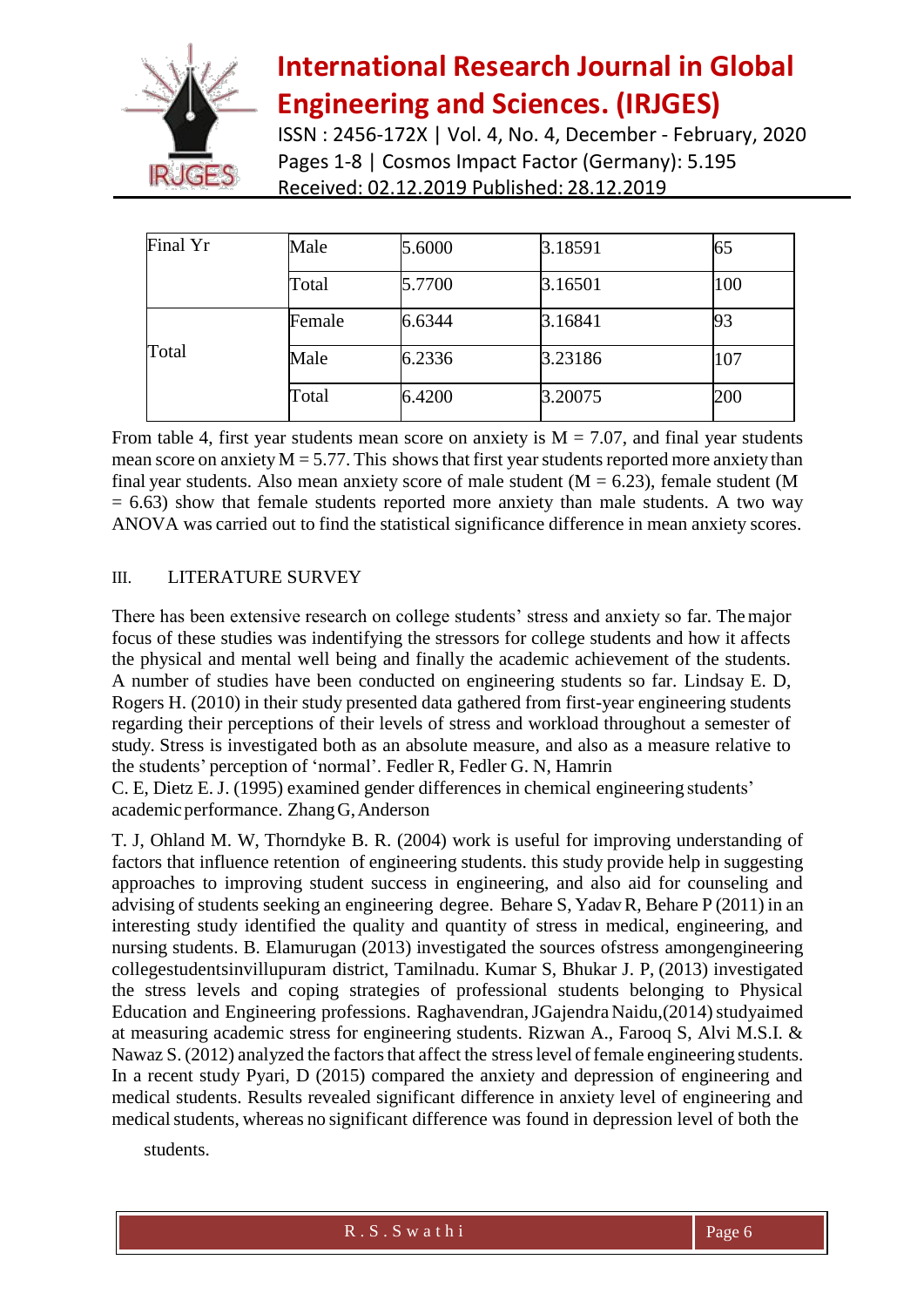

ISSN : 2456-172X | Vol. 4, No. 4, December - February, 2020 Pages 1-8 | Cosmos Impact Factor (Germany): 5.195 Received: 02.12.2019 Published: 28.12.2019

### III. SUGGESTIONS

1. The study concluded that the final year students go through tremendous amount of anxiety level means extremely high when compare to their stress and depression level. Students are anxious about their job and responsibilities towards their family and society.

2. Institutes are required to conduct stress management programmes well in advanced, so that students will know how to balance their stress level.

3. Colleges needs to encourage and arrange personal counselling to those students, so that they will know that they are worth and have a better future.

4. We can suggest for mentorship programmes which is well practised in foreign colleges and also some of the popular Engineering institutions in India.

5. Institutes have to organize skill oriented programmes for students from their first year onwards, so that they will update themselves with necessary skills which the companies seek for.

#### IV. CONCLUSION

From the above results and discussion it is clear that first year students reports more stress and anxiety than final year students. Hence, the institutes must undertake the stress management programme for the new entrants so that they will be able to manage their stress and anxiety level and concentrate more on studies. However, the study showed less impact of gender on stress and anxiety level of students.

This study also concludes that in order to improve physical and mental health of the engineering students, institutes should plan proper counseling strategy periodically. These counseling sessions will be helpful for students to express their problems freely to the counselor. This will help students in many aspects. Students can enhance optimism, boost confidence in students and enable them to cope up with stress and anxiety. It will be beneficial for improving overall mental health of students.

#### V.BIBLIOGRAPHY

1. Benjamin, Libby. Understanding and managing stress in the academic world. An ERIC/CAPS Digest ED291017, 1987. <http://www.ericdigests.org/pre-927/stress.htm> cited on 29/03/16